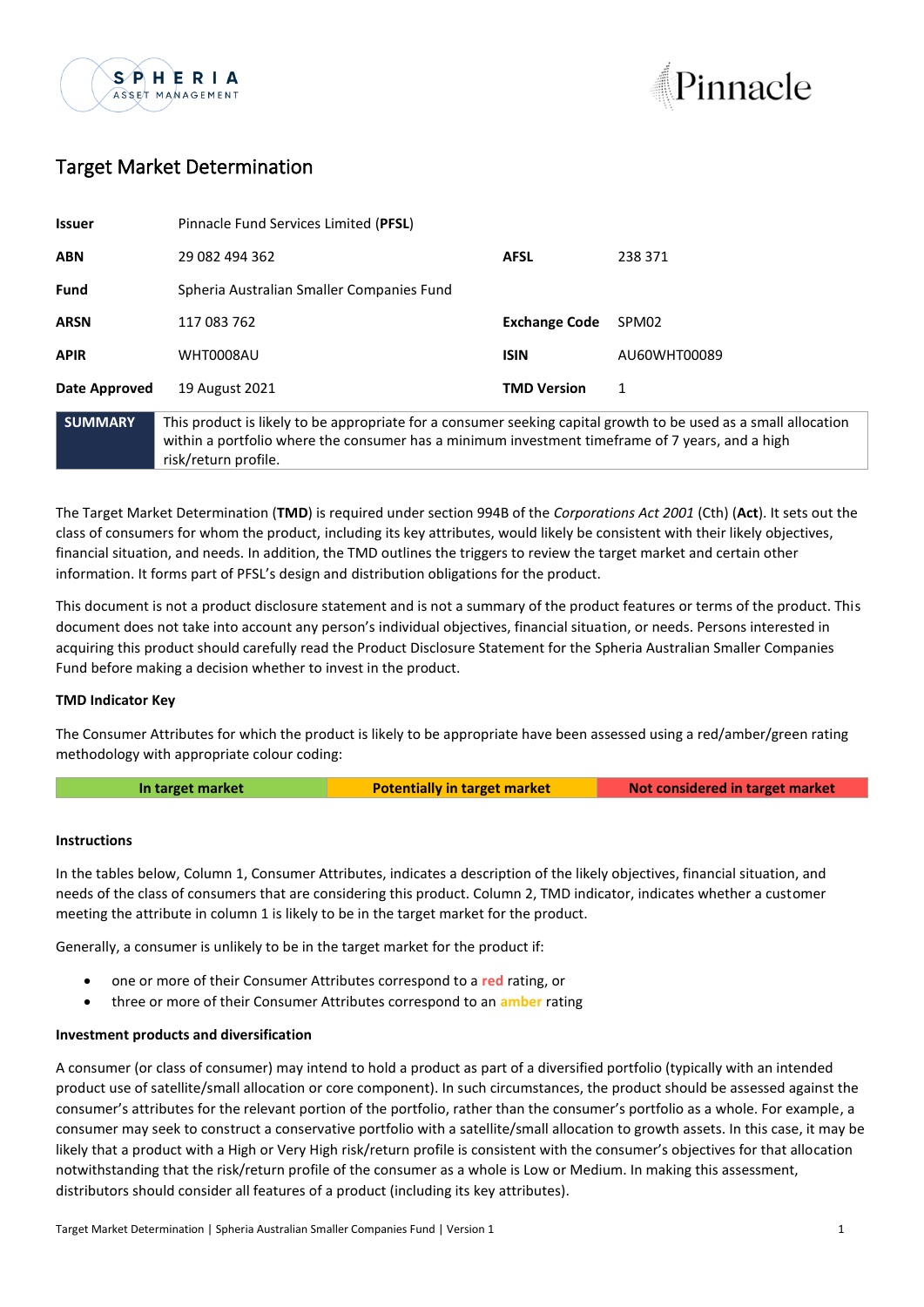



| <b>CONSUMER ATTRIBUTES</b>                                | <b>TMD INDICATOR</b> | PRODUCT DESCRIPTION (INCLUDING KEY ATTRIBUTES)                |  |
|-----------------------------------------------------------|----------------------|---------------------------------------------------------------|--|
| <b>Consumer's investment objective</b>                    |                      |                                                               |  |
| Capital Growth                                            |                      | The Fund aims to outperform the S&P/ASX Small Ordinaries      |  |
| <b>Capital Preservation</b>                               |                      | Accumulation Index over the medium to long term.              |  |
| Capital Guaranteed                                        |                      |                                                               |  |
| Regular Income                                            |                      |                                                               |  |
| <b>Consumer's intended product use</b>                    |                      |                                                               |  |
| Solution / Standalone (75-100%)                           |                      | The Fund is comprised of 80-100% Australian and New           |  |
| Core component (25-75%)                                   |                      | Zealand equities and 0-20% cash and cash equivalents. The     |  |
| Satellite / small allocation (0-25%)                      |                      | portfolio diversification of the Fund is Low.                 |  |
| <b>Consumer's investment timeframe</b>                    |                      |                                                               |  |
| Short ( $\leq$ 2 years)                                   |                      | The minimum suggested timeframe for holding the product is    |  |
| Medium (> 2 years)                                        |                      | 7 years.                                                      |  |
| Long $(> 8$ years)                                        |                      |                                                               |  |
| Consumer's risk (ability to bear loss) and return profile |                      |                                                               |  |
| Very high                                                 |                      | The Fund's risk band is 6 (high). The Fund's benchmark is the |  |
| High                                                      |                      | S&P/ASX Small Ordinaries Accumulation Index.                  |  |
| Medium                                                    |                      |                                                               |  |
| Low                                                       |                      |                                                               |  |
| Minimum timeframe to request withdrawals                  |                      |                                                               |  |
| Daily                                                     |                      | Withdrawal requests can be made daily, and must be            |  |
| Weekly                                                    |                      | received, verified and accepted by the Fund's unit registry   |  |
| Monthly                                                   |                      | prior to 12pm (Sydney time) on a Business Day.                |  |
| Quarterly                                                 |                      |                                                               |  |
| Annually or longer                                        |                      |                                                               |  |

#### **APPROPRIATENESS**

PFSL has assessed the product and formed the view that the product, including its key attributes, is likely to be consistent with the likely objectives, financial situation and needs of consumers in the target market as described above, as the features of this product in Column 3 of the table above are likely to be suitable for consumers with the attributes identified with a green TMD Indicator in Column 2.

Note: This section is required under RG 274.64–66

| <b>DISTRIBUTION CONDITIONS</b>                                                                                            |
|---------------------------------------------------------------------------------------------------------------------------|
| <b>Distribution channel</b>                                                                                               |
| There are no distribution conditions.                                                                                     |
| <b>Review triggers</b>                                                                                                    |
| Material change to the product description including key attributes                                                       |
| Material deviation from benchmark / objective over sustained period                                                       |
| Product has not performed as disclosed by a material degree and for a material period                                     |
| Determination by the issuer of an ASIC reportable 'significant dealing'                                                   |
| Material number of complaints (as defined in section 994A(1) of the Act) about the product or distribution of the product |
| The use of Product Intervention Powers, regulator orders, or directions that materially affects the product               |
|                                                                                                                           |

| <b>MANDATORY REVIEW PERIODS</b>  |  |  |
|----------------------------------|--|--|
| <b>Maximum period for review</b> |  |  |
| 1 year, 3 months                 |  |  |
| 3 years, 3 months                |  |  |
|                                  |  |  |

| <b>DISTRIBUTOR REPORTING REQUIREMENTS</b>                                                                                                                                                 |                                                              |                                    |
|-------------------------------------------------------------------------------------------------------------------------------------------------------------------------------------------|--------------------------------------------------------------|------------------------------------|
| <b>Reporting requirement</b>                                                                                                                                                              | <b>Reporting period</b>                                      | Which distributors this applies to |
| Complaints (as defined in section 994A(1) of the Act) relating<br>to the product design, product availability, and distribution.<br>The distributor should provide all the content of the | Within 10 business days following<br>end of calendar quarter | All distributors                   |
| complaint, having regard to privacy.                                                                                                                                                      |                                                              |                                    |
| Significant dealings outside of the target market, under                                                                                                                                  | As soon as practicable but no later                          | All distributors                   |
| s994F(6) of the Act. Report to issuer using FSC data standard                                                                                                                             | than 10 business days after                                  |                                    |
| for significant dealings.                                                                                                                                                                 | distributor becomes aware of the                             |                                    |
|                                                                                                                                                                                           | significant dealing                                          |                                    |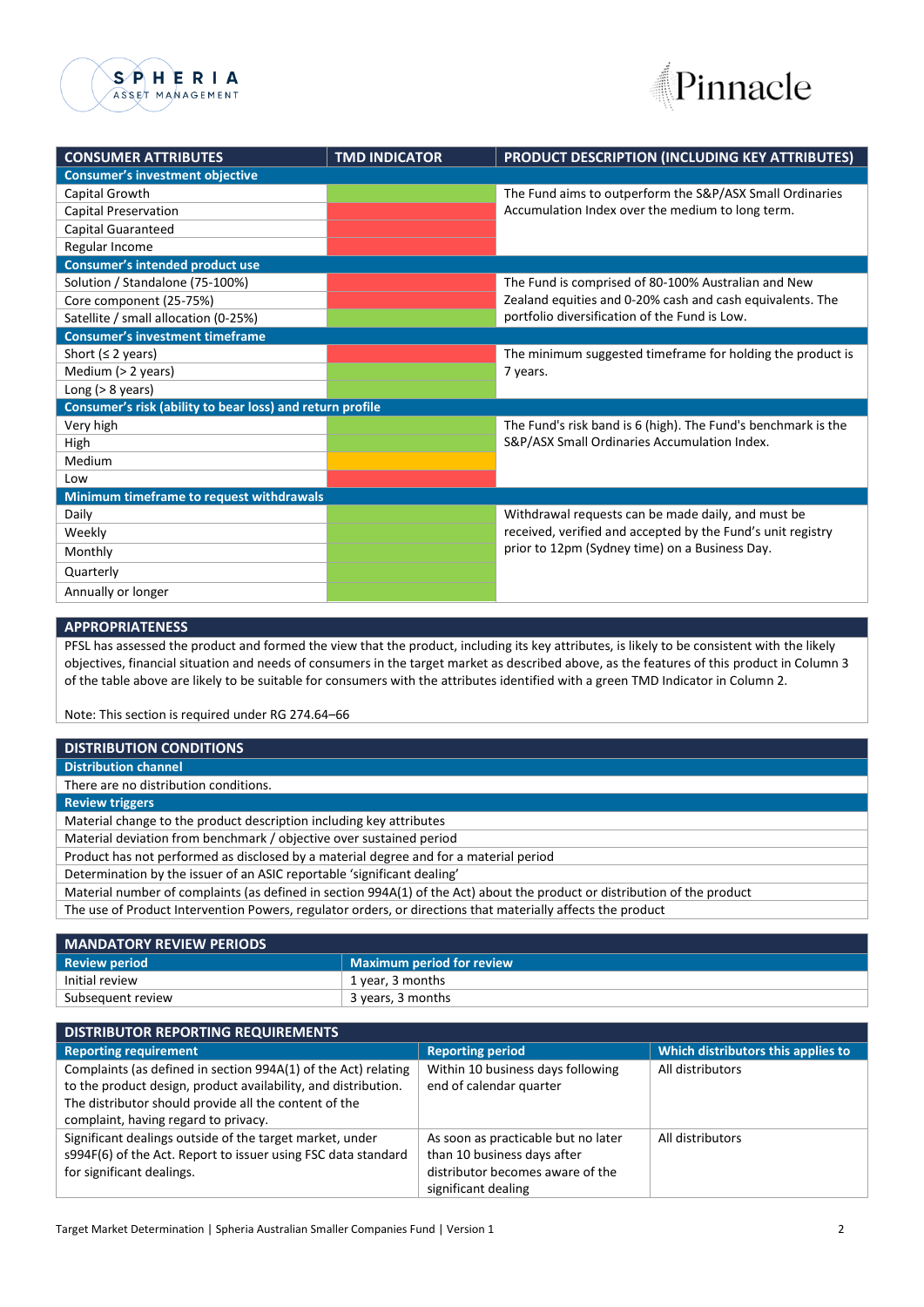

Pinnacle

To the extent a distributor is aware of dealings outside the target market these should be reported to the issuer, including reason why acquisition is outside of target market, and whether acquisition under personal advice.

Within 10 business days following end of calendar quarter

All distributors

If practicable, distributors should adopt the FSC data standards for reports to the issuer. Distributors must report to PFSL using the method specified at: [https://pinnacleinvestment.com/wp-content/uploads/Distributor-Reporting-Instructions.pdf](https://aus01.safelinks.protection.outlook.com/?url=https%3A%2F%2Fpinnacleinvestment.com%2Fwp-content%2Fuploads%2FDistributor-Reporting-Instructions.pdf&data=04%7C01%7CRobbie.Zhong%40pinnacleinvestment.com%7Cb4c1b788df954b03f26408d9675577fa%7C35cf8e31ecbc469399faa3d4d4dbd0de%7C0%7C0%7C637654439063852174%7CUnknown%7CTWFpbGZsb3d8eyJWIjoiMC4wLjAwMDAiLCJQIjoiV2luMzIiLCJBTiI6Ik1haWwiLCJXVCI6Mn0%3D%7C1000&sdata=z3%2BDpshdl6t4wDnSgUIdZS0YIuaCk9GXg1FCwIAbEV4%3D&reserved=0)

| <b>TERM</b>                                               | <b>DEFINITION</b>                                                                                                                                                                                             |
|-----------------------------------------------------------|---------------------------------------------------------------------------------------------------------------------------------------------------------------------------------------------------------------|
| <b>Consumer's investment objective</b>                    |                                                                                                                                                                                                               |
| <b>Capital Growth</b>                                     | The consumer seeks to invest in a product designed to generate capital return. The consumer prefers                                                                                                           |
|                                                           | exposure to growth assets (such as shares or property) or otherwise seeks and investment return                                                                                                               |
|                                                           | above the current inflation rate.                                                                                                                                                                             |
| <b>Capital Preservation</b>                               | The consumer seeks to invest in a product to reduce volatility and minimise loss in a market down-                                                                                                            |
|                                                           | turn. The consumer prefers exposure to defensive assets (such as cash or fixed income securities)                                                                                                             |
|                                                           | that are generally lower in risk and less volatile than growth investments.                                                                                                                                   |
| <b>Capital Guaranteed</b>                                 | The consumer seeks a guarantee or protection against capital loss whilst still seeking the potential for                                                                                                      |
|                                                           | capital growth (typically gained through a derivative arrangement). The consumer would likely                                                                                                                 |
|                                                           | understand the complexities, conditions and risks that are associated with such products.                                                                                                                     |
| <b>Regular Income</b>                                     | The consumer seeks to invest in a product designed to distribute regular and/or tax-effective income.                                                                                                         |
|                                                           | The consumer prefers exposure to income-generating assets (typically, high dividend-yielding                                                                                                                  |
|                                                           | equities, fixed income securities and money market instruments).                                                                                                                                              |
| <b>Consumer's intended product use</b>                    |                                                                                                                                                                                                               |
| Solution / Standalone (75-100%)                           | The consumer intends to hold the investment as either a part or the majority (up to 100%) of their                                                                                                            |
|                                                           | total investable assets (see definition below). The consumer typically prefers exposure to a product                                                                                                          |
|                                                           | with at least High portfolio diversification (see definitions below).                                                                                                                                         |
| Core Component (25-75%)                                   | The consumer intends to hold the investment as a major component, up to 75%, of their total<br>investable assets (see definition below). The consumer typically prefers exposure to a product with at         |
|                                                           | least Medium portfolio diversification (see definitions below).                                                                                                                                               |
| Satellite (<25%)                                          | The consumer intends to hold the investment as a smaller part of their total portfolio, as an                                                                                                                 |
|                                                           | indication it would be suitable for up to 25% of the total investable assets (see definition below). The                                                                                                      |
|                                                           | consumer is likely to be comfortable with exposure to a product with Low portfolio diversification                                                                                                            |
|                                                           | (see definitions below)                                                                                                                                                                                       |
| <b>Investible Assets</b>                                  | Those assets that the investor has available for investment, excluding the family home.                                                                                                                       |
|                                                           | Portfolio diversification (for completing the key product attribute section of consumer's intended product use)                                                                                               |
| Low                                                       | Single asset class, single country, low or moderate holdings of securities - e.g. high conviction Aussie                                                                                                      |
|                                                           | equities.                                                                                                                                                                                                     |
| Medium                                                    | 1-2 asset classes, single country, broad exposure within asset class, e.g. Aussie equities "All Ords".                                                                                                        |
| High                                                      | Highly diversified across either asset classes, countries or investment managers, e.g. Australian multi-                                                                                                      |
|                                                           | manager balanced fund or global multi-asset product (or global equities).                                                                                                                                     |
| Consumer's intended investment timeframe                  |                                                                                                                                                                                                               |
| Short ( $\leq$ 2 years)                                   | The consumer has a short investment timeframe and may wish to redeem within two years.                                                                                                                        |
| Medium (> 2 years)                                        | The consumer has a medium investment timeframe and is unlikely to redeem within two years.                                                                                                                    |
| Long $(> 8$ years)                                        | The consumer has a long investment timeframe and is unlikely to redeem within eight years.                                                                                                                    |
| Consumer's Risk (ability to bear loss) and Return profile |                                                                                                                                                                                                               |
| <b>Very High</b>                                          | The consumer has a more aggressive or very high risk appetite, seeks to maximise returns and can                                                                                                              |
|                                                           | accept higher potential losses (e.g. has the ability to bear 6 or more negative returns over a 20 year                                                                                                        |
|                                                           | period (SRM 7) and possibly other risk factors, such as leverage).                                                                                                                                            |
|                                                           | Consumer typically prefers growth assets such as shares, property and alternative assets.                                                                                                                     |
| High                                                      | The consumer is higher risk in nature and can accept higher potential losses (e.g. has the ability to                                                                                                         |
|                                                           | bear up to 6 negative returns over a 20 year period (SRM 6)) in order to target a higher target return                                                                                                        |
|                                                           | profile. Consumer typically prefers predominantly growth assets such as shares, property and                                                                                                                  |
|                                                           | alternative assets with only a smaller or moderate holding in defensive assets such as cash and fixed                                                                                                         |
|                                                           | income.                                                                                                                                                                                                       |
| Medium                                                    | The consumer is moderate or medium risk in nature, seeking to minimise potential losses (e.g. has                                                                                                             |
|                                                           | the ability to bear up to 4 negative returns over a 20 year period (SRM 3 to 5)) and comfortable with                                                                                                         |
|                                                           | a moderate target return profile.                                                                                                                                                                             |
|                                                           | Consumer typically prefers a balance of growth assets such as shares, property and alternative assets                                                                                                         |
|                                                           | and defensive assets such as cash and fixed income.                                                                                                                                                           |
| Low                                                       | The consumer is conservative or low risk in nature, seeks to minimise potential losses (e.g. has the<br>ability to bear up to 1 negative return over a 20 year period (SRM 1 to 2)) and is comfortable with a |
|                                                           | low target return profile. Consumer typically prefers defensive assets such as cash and fixed income.                                                                                                         |
|                                                           |                                                                                                                                                                                                               |

**Consumer's need to withdraw money**

Target Market Determination | Spheria Australian Smaller Companies Fund | Version 1 3 3 3